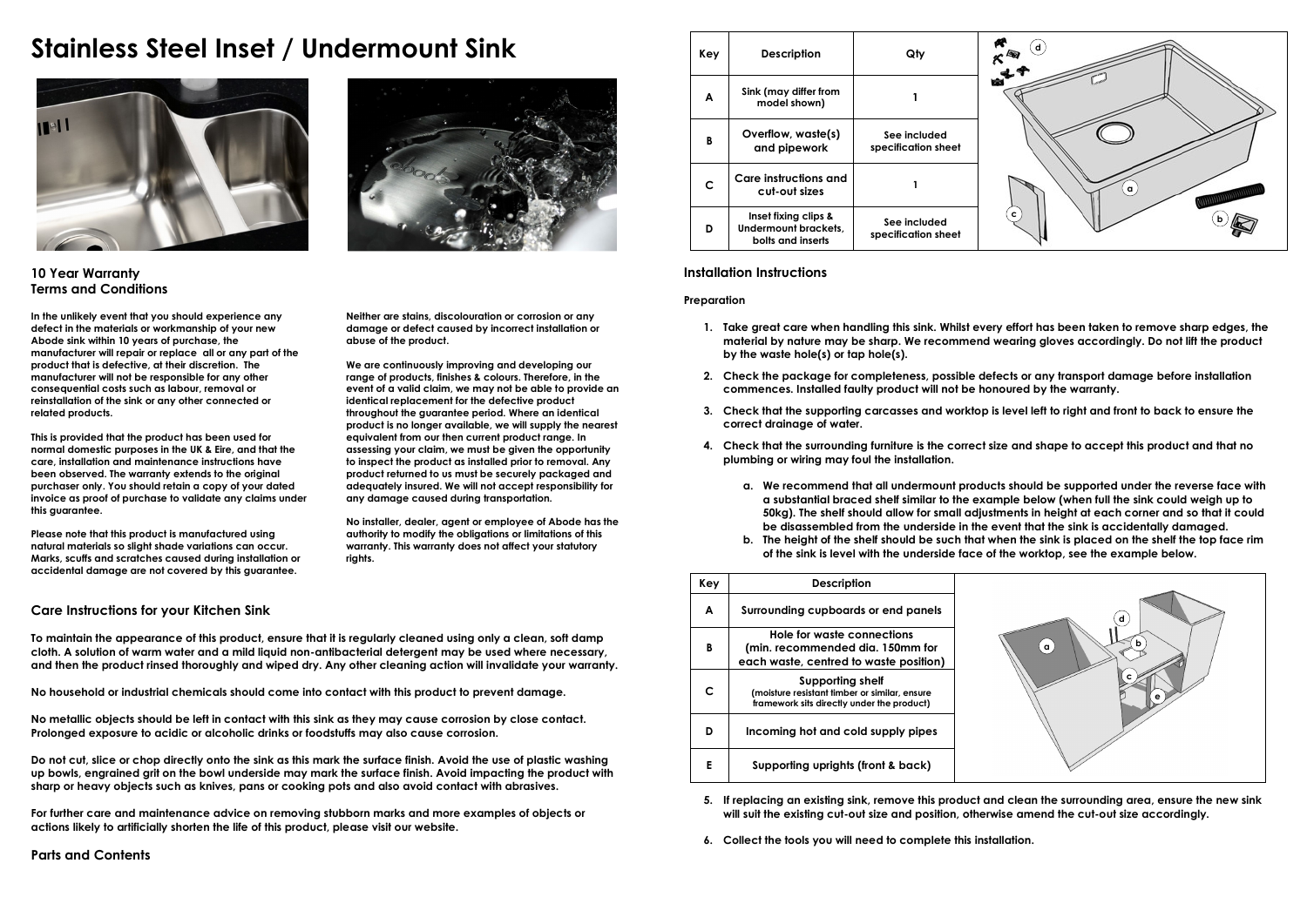- **1. Before creating the cut-out in the worktop carefully plan the positioning of the sink. Ensure that the position of the bowl(s), tap and overflows will not interfere with surrounding units or appliances. The cut-out details are published on the included specification sheet and are downloadable as CAD file at www.abode.eu to ensure perfect positioning of this product. Check that the fixing clips will not foul carcass walls or supporting braces.**
- **2. Carefully mark out the cut-out using the provided cut-out drawing or template. Create the sink cut-out in the worktop using a**  router or CNC cutter, follow the manufacturers instructions and take care not to chip, crack or scratch the worktop. If **preparing the cut-out in situ cover any open pipework to avoid any debris contaminating the water supply feeds.**

**IMPORTANT: Due to the hand finished dimensional tolerances of our products we strongly recommend making the cut-out in a scrap piece of material then offering it against the actual sink to be fitted. The cut-out size should be adjusted to suit the sink tolerances and retested against the intended product before committing to cutting the final worksurface. The 'nominal' suggested cut-out size will align the cut-out edge with the bowl edge outer radius, the offset from the bowl can be adjusted to overhang or be set back according to personal taste but this may interfere with installation or the correct usage of sink accessories.** 

- **3. When creating the cut-out aperture, you should also create a series of holes in the reverse face of the worktop to accept the undermount bracket inserts. The holes should be sized and positioned away from the edge of the sink as shown in Fig 1. All brackets supplied should be used and spaced equally around the perimeter. Where the sink has long and short sides more brackets should be used on the longer sides. Important: Suggested Ø'A'= 7.5mm (wood or similar) else Ø'A'= 10mm, you should Adjust 'A' according to the worktop material (test on scrap material first), do not drill deeper than 15mm (including the drill point). Distance 'B' from the sink perimeter will depend on the rotation / orientation of the clip when fixed. If installing the clip lengthways this distance is 10-25mm, if installing the clip sideways this distance is 6mm.**
- **4. Fill the reverse face bracket holes with good quality 2-part epoxy adhesive. Push the metal inserts fully into the holes (this might be easier with the screw inserted), let the adhesive cure before any further assembly. Important: Unscrew the screw from the insert before the adhesive has fully cured to avoid the screw becoming stuck in the insert.**
- **5. Clean the outside rim of the sink and the worktop underside to remove any dirt or grease, allow to dry. Apply a continuous generous bead of good quality silicone onto the rim around the upper perimeter of the sink as shown in fig 3.**
- **6. Offer the sink up squarely onto the rear face of the worktop and flush to the cut-out edge. Using the 'U' shaped brackets and screw loosely clamp the sink to the worktop underside as shown in fig 4. Tighten the brackets in an order similar to that shown in fig 5. From the top face of the worktop check that the sink position is aligned to the cut-out before tightening the 'U' brackets down fully.**



**Fig 4.** 

Ø'A

 $15$ 'B'

- **8. Install the basket strainer waste kit(s) and overflow(s) according to the manufacturer's instructions.**
- **9. Place the worktop, sink and tap carefully onto the kitchen carcases. Where possible apply a 2nd bead of silicone around inside of the sink and worktop joint as shown in Fig. 6. Any excess silicone can be cleaned away using a proprietary silicone cleaner. Allow the silicone to dry.**



**Fig 1.**

**Fig 2.**

**Fig 3.**

**Fig 5.** 

- **10. Adjusting the supporting shelf at the corners to ensure the weight of the sink is supported, but also that it does not excerpt pressure on the worktop causing it to flex or bow upwards.**
- **11. Attach the sink connecting pipework to the waste kit(s) according to the manufacturer's instructions.**

#### **Inset Installation:**

- **1. Before creating the cut out in the worktop, carefully plan the positioning of the sink. Ensure that the position of the bowl(s), tap and overflows will not interfere with surrounding units or appliances. The cut out details are published on the included specification sheet and on www.abode.eu to ensure perfect positioning of this product. Check that the fixing clips will not foul carcass walls or supporting braces.**
- **2. Carefully mark out the cut out using the cut out drawing provided. Create the sink cut out in the worktop using a router or jigsaw following the manufacturer's instructions take care not to chip, crack or scratch the worktop. When preparing the cut out cover any open pipework to avoid any debris contaminating the water supply feeds.**
- **3. Seal the cut edges of the worktop with a waterproof sealant to prevent any possible water damage to the worktop. Ensure all exposed cuts on the worktop are correctly sealed.**
- **4. Install the tap to the sink according to the manufacturer's instructions.**
- **5. If required install the tap hole blanking plug. If needed this will be supplied in the fixing kit pack.**
- **6. Install the basket strainer waste kit(s) according to the manufacturer's instructions.**
- **7. Install the overflow(s) according to the manufacturer's instructions. Note depending on the thickness of your worktop you may need to notch out part depth section of the worktop around the overflow, test fit and adjust the cut out now before adding silicone.**
- **8. Add a thin continous bead of silicone sealant around the underside of the sink rim, ensure to cover the full perimeter of the sink. Roughly centre the sink to the cut out now. Do not use too much silicone as this will make it harder to pull the sink fully flat.**



**9. Turn the bolt on the inset clips until the serrated cup is nearest to its own "L" shaped hook, Hang the all the inset bolt clips into the top hook of the sink clip hooks, space all the clips supplied evenly around the perimeter. Once done very loosely tighten the clips so they are close to the underside of the worktop. Now double check the sink is still central to the cut-out hole and is straight to the worktop edge.** 



**10. Progressively tighten the inset clip bolts in a staggered clockwise order similar to fig. 3 to ensure the sink does not skew or rotate whilst it is fixed.** 

**Do not use an electric screwdriver, this will over tighten the screws and could damage the clips or skew the rotation of the** sink. Only use a manual screw driver or 10mm a/f box spanner.  $\quad \begin{array}{cc} \text{(L)} & \text{(I)} & \text{(R)} \end{array}$  Fig 3.

- 
- **11. Attach the sink connecting pipework to the waste kit(s) according to the manufacturer's instructions.**
- **12. You may choose to neatly seal around the sink outer perimeter using silicone. Whilst the initial silicone seal bead should provide a watertight seal we recommend this step out of prudence.**